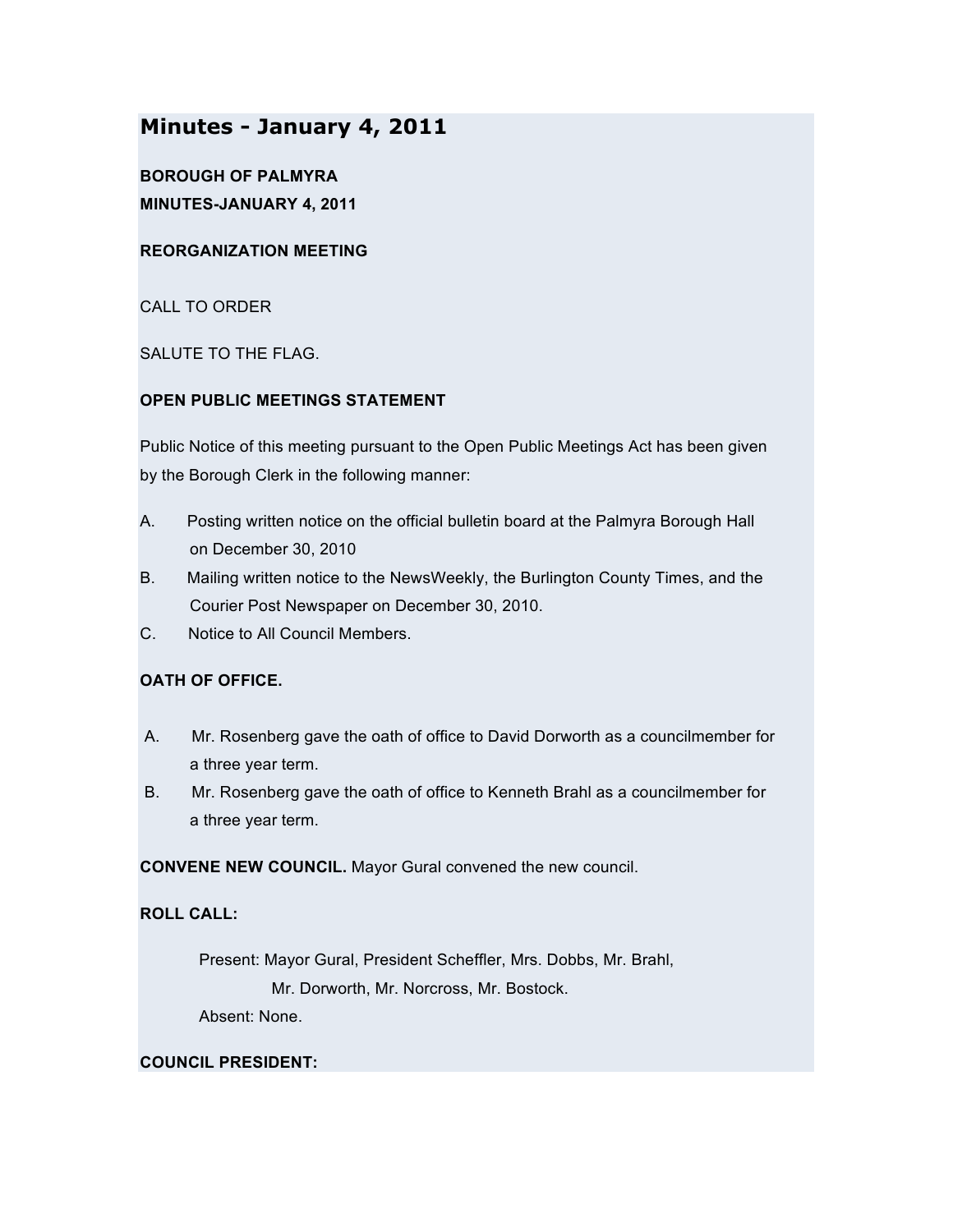Mayor Gural opened the nominations for council president. Mr. Norcross nominated Karen Scheffler as Council President, Mr. Bostock second the motion. Mayor Gural closed the nominations. At the call of the roll, the vote was:

AYES: Ms. Scheffler, Mr. Bostock, Mr. Dorworth, Mr. Norcross.

NAYES: None.

ABSTAIN: Mrs. Dobbs.

Mr. Kenneth Smith swore in Karen Scheffler as Council President.

**STATEMENT FROM THE MAYOR.** Mayor Gural thanked Mrs. Dobbs for her time and efforts as Council President. Mayor Gural discussed that the state is in a case of a budget crisis and that over the week end the newspaper reported that there is 11 billion dollar deficit in the state. The budget caps prohibit the raising of certain items in the budget more than 2% and that some items are outside of the cap. The Borough lost additional state aid last year and there will probably be more cuts this year. The health care cost for employees is increasing about 9.7% and the pension bills are increasing. The Borough is working having negotiation talks with the police for their contract. Mayor Gural explained that this evening there is discussions scheduled with several employees for budget cuts to personnel and that council's first responsibility is to the taxpayers even if it is unpleasant and difficult. Mayor Gural discussed that it is easy to be in government when there is funding to do the things everyone wants and make everyone happy, but these are difficult time and cuts have to be made. The employees have been given RICE notices and the outcome of those discussions affects the rest of the agenda. All but one employee wishes to have their positions discussed in the public session.

#### **NEW BUSINESS:**

A. Personnel/RICE notices. Mr. Rosenberg explained the RICE notice process and that if council is taking action on an employee they must notify the employee to hold the discussion either in public or executive session. Mayor Gural recommended handling each employee individually.

1. Melissa Cullipher-tax clerk. Mayor Gural explained the tax office has two tax clerks and that due to budget reasons, Mrs. Cullipher will be laid off effected this evening as to allow the budget reduction to start in the beginning of the year. Mrs. Cullipher had no comments.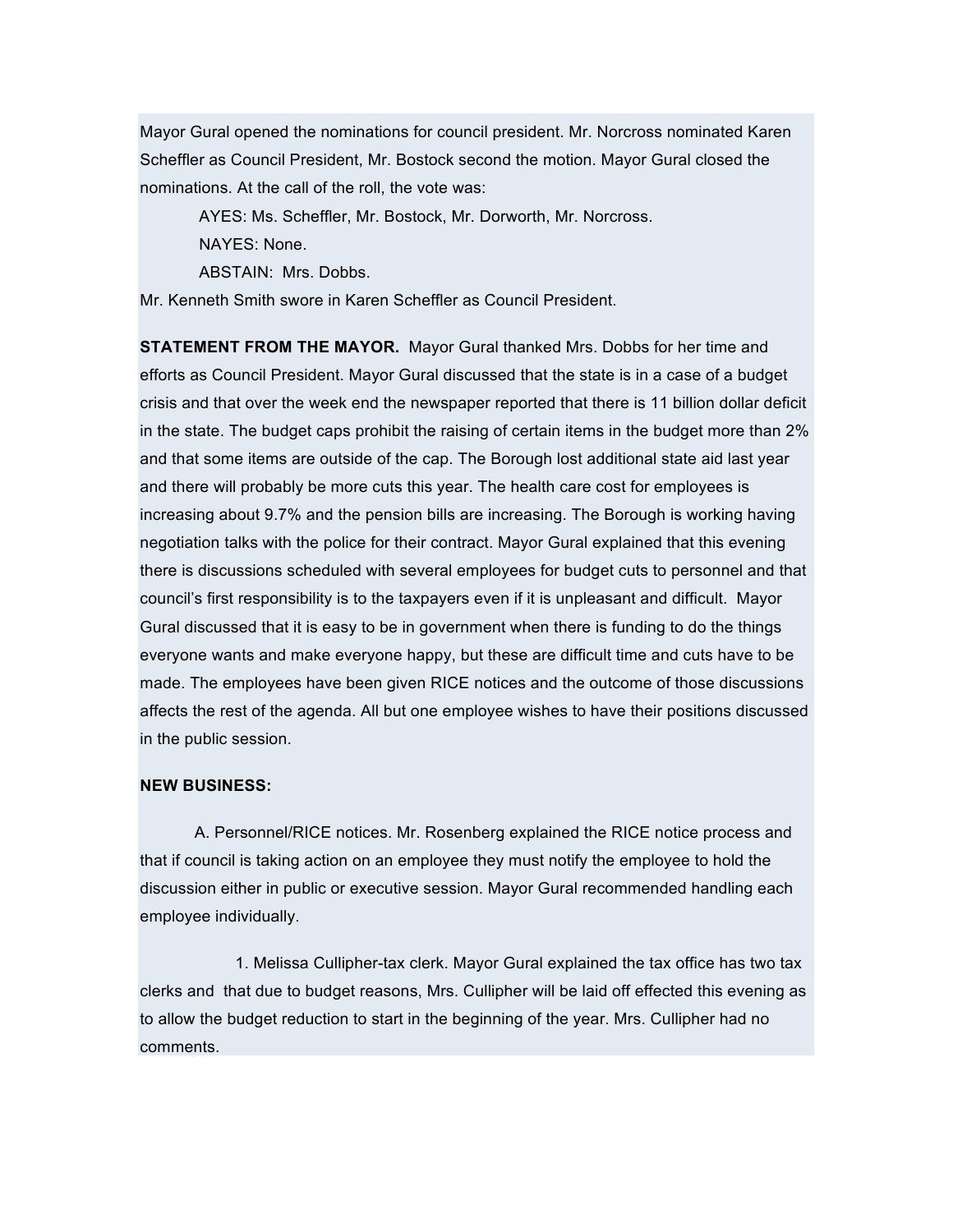2. Joseph Stover-sewer department. Mayor Gural informed Mr. Stover that he would be laid off effect this evening due to budget cuts being necessary. Mayor Gural explained that council is reviewing every department for lay offs. Mr. Stover discussed with council that he has been employed by the Borough for 16 years and that there are employees in the public works department will less employment time. Mr. Stover explained that he has the correct licenses that are needed for the sewer plant operation. Mr. Stover inquired as to why no one from council has spoken to the supervisors to allow them to look at the budget to save money and what is going to happen if the current supervisor takes a vacation. Mayor Gural explained that the legal questions will have to be researched by Mr. Rosenberg and that the sewer department has a separate budget from public works and that in the sewer department Mr. Stover has the lowest seniority. Mr. Stover discussed that he was hired for both departments and disagree with council on the decision of seniority, it should be the most qualified and who has the license. Mayor Gural explained that council will do the best they can to bring employees as quickly as possible after the budget is adopted if there is funding available.

3. Pamela Scott-Forman-code enforcement, construction tech. Mayor Gural informed Mrs. Scott-Forman that he was recommending for her to laid off from her positions of code enforcement and construction tech. Mrs. Scott-Forman positions as Land Use Administrator and Planning Board Secretary will be addressed by the Land Use Board at their meeting. Mrs. Scott-Forman informed council that she disagreed with councils decision and that she understands that the construction office revenue is not as high as previous years, but in 2005 the construction official was made full time and that she has survey surrounding towns and that Riverside, Shamong, Beverly have part time inspectors and no fire marshal. Tabernacle uses the state fire marshal. Most towns have a full time tech and use part time inspectors. Mrs. Scott-Forman that if the tech was kept at full time and the construction official and fire was made part time, there would be adequate funding. Mrs. Scott-Forman explained that building and fire have consistencely lost money since 2003. Mayor Gural discussed that he understands Mrs. Scott-Forman's point, but that he does not have the luxury of discussing other personnel in public. The revenue in the department is down about \$20,000 total and that the sources of the revenue are also lost. Mayor Gural explained that these cuts will probably not be the last cuts made in the budget. Mrs. Scott-Forman inquired if council is attempting to elimate the land use administrator and secretary. Mayor Gural is not recommending the land use board secretary be elimated and that the construction tech position will not be elimated, it will just remain vacant for now.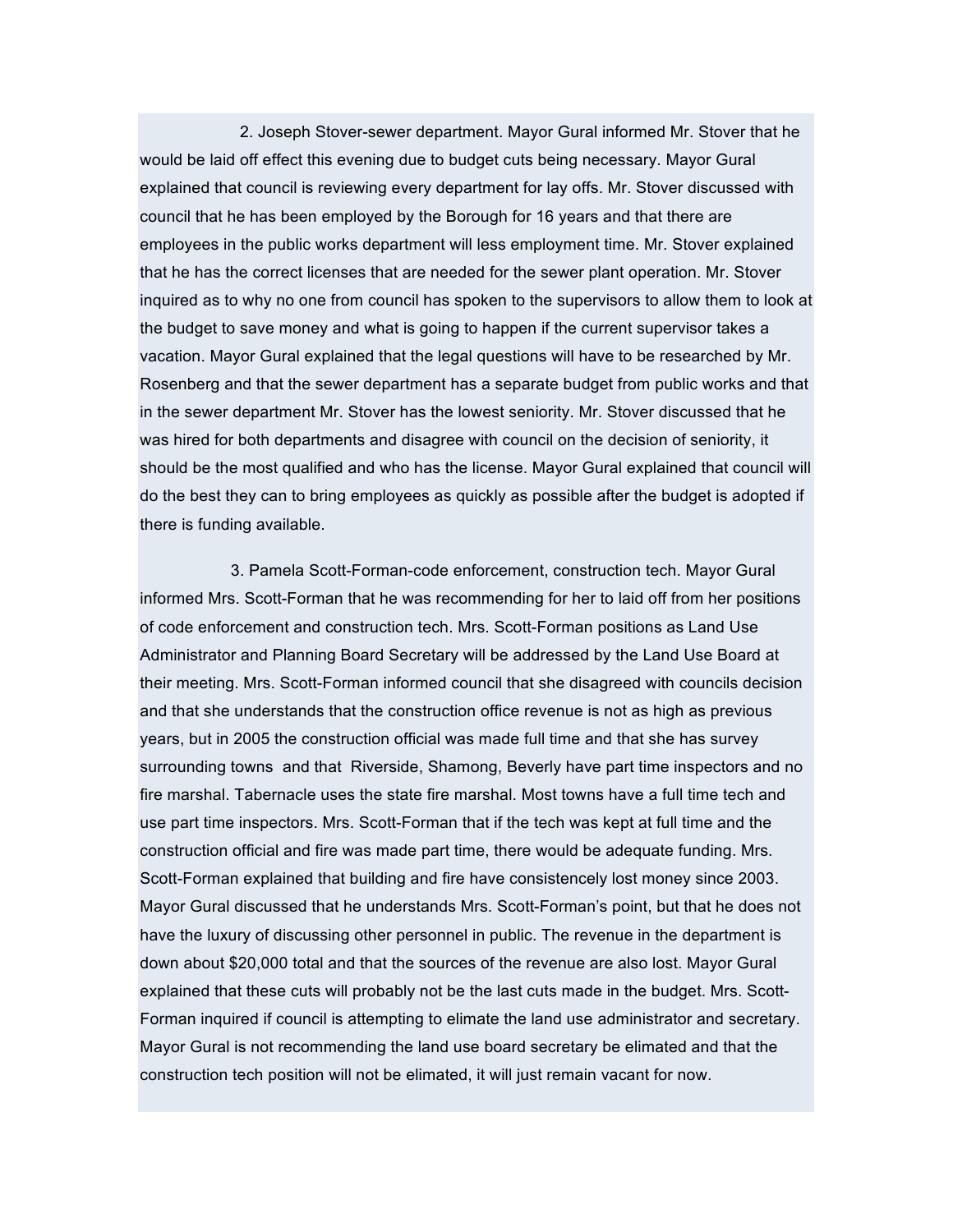4. Doretha Jackson-payroll clerk. Mayor Gural thanked Mrs. Jackson for her hard work and efforts on the Neighborhood Preservation grant and that she is a victim of state cuts. Mrs. Jackson works on the grant for over five years and the Borough was reimbursed from the state for her salary. The only position left with Mrs. Jackson employment is part time payroll clerk. Mrs. Jackson thanked council for the opportunity to work on the grant for the NPP. She discussed that it was a real experience and a great program for the neighborhood. Mrs. Jackson explained that it also gave her experience in construction and permits. Mayor Gural explained that council can not afford a full time payroll clerk and will keep the position at part time.

5. Tracey McGill-court administrator. Mayor Gural recommend appointing Mrs. McGill until July 1st. Mayor Gural explained that Judge Bookbinder and Judge McCloskey have been consultant. Mrs. McGill had no comments.

6. Donne Browne-deputy court administrator. Mayor Gural informed Mrs. Browne that he was recommending that deputy court administrator be reduced to 20 hours a week. Mayor Gural explained that this action will be delayed until Judge Bookbinder reviews the matter, but that Mrs. Browne will be in a hold over position as full time until a decision is made. Mrs. Browne inquired if there will be another meeting to discuss the issue? Mayor Gural explained that she would receive a RICE notice to attend another meeting.

7. Tracy Kilmer-zoning officer. Mayor Gural is recommending that Mrs. Kilmer not be reappointed as the zoning officer and that she will keep her other positions. Mayor Gural explained that Mrs. Kilmer will have too much responsibility in the construction office. Mrs. Kilmer inquired as to whom would answer questions about zoning. Mayor Gural explained that they would currently have to wait for the land use board.

8. Gerry Bright-crossing guard. Mayor Gural informed Mrs. Bright that he is recommending that she be reappointed as crossing guard for only the morning post so that it does not interfere with her hours working as police secretary during the day. Mrs. Bright discussed that council is considering laying off the other police secretary tonight and who will cover the office when she is at lunch. Chief Pearlman requested that the Mayor leave Mrs. Bright as appointed and that the department will take care of the hours and abides by the schedule in the handbook.

**Resolution 2011-2,** Resolution Ordering a Reduction in Force Due To Budget Constraints.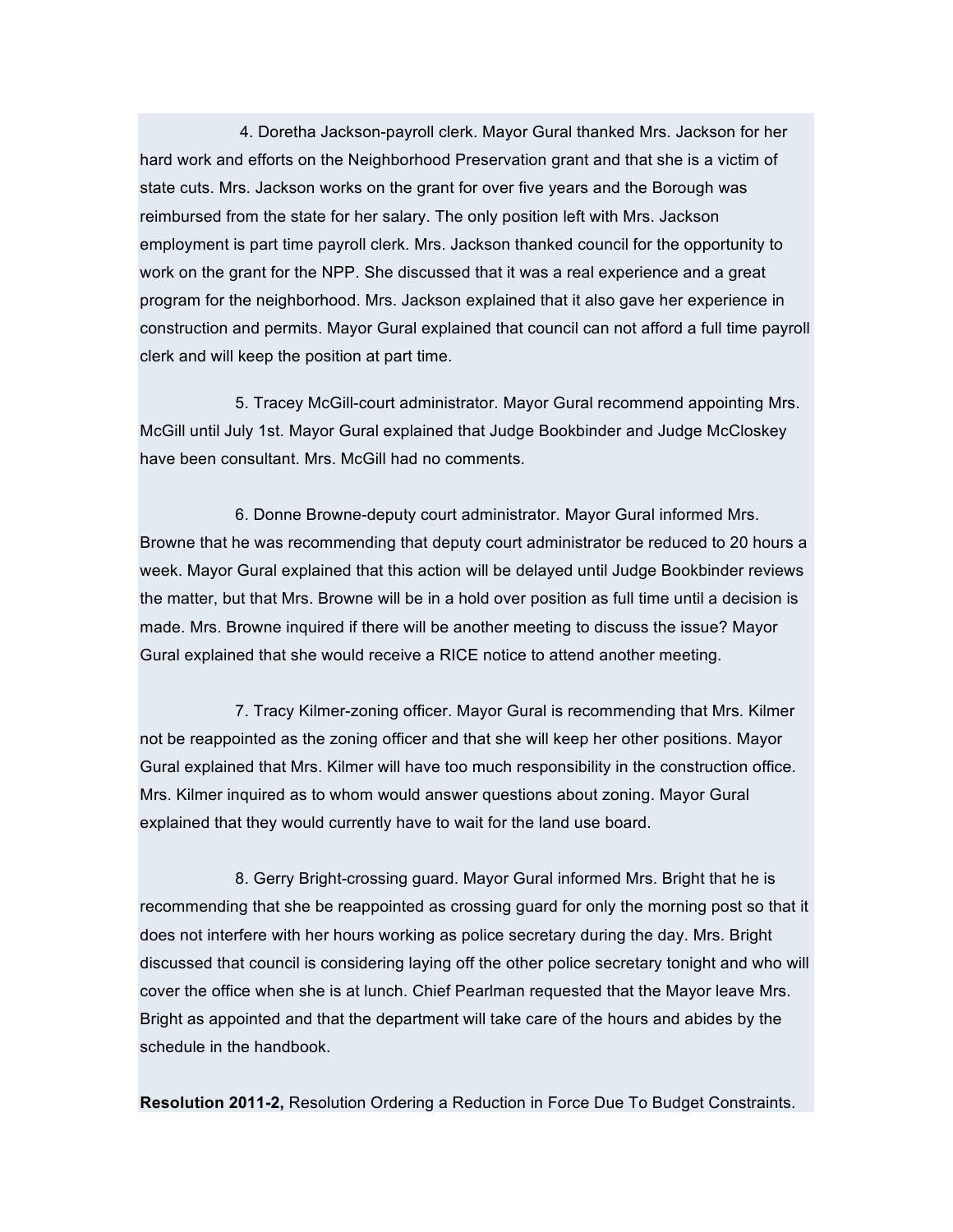Mayor Gural announced that this resolution would include Melissa Cullipher, Pam Scott-Forman, Linda Wilson, Joseph Stover, Doretha Jackson are laid off effective 1/4/11. Mr. Norcross made a motion to approve the resolution, Mr. Dorworth second the motion. At the call of the roll, the vote was:

AYES: President Scheffler, Mr. Brahl, Mr. Bostock, Mr. Norcross, Mr. Dorworth. NAYES: Ms. Dobbs.

**Resolution 2011-1,** Resolution Ordering A Change In Status From Full Time To Part Time For Various Employees Due To Budgetary Constraints. Mayor Gural explained that this resolution will have the deputy court administrator, Donna Browne be reduced to part time of 20 hours pursuant to Judge Bookbinders recommendations. Mr. Norcross made a motion to approve the resolution, President Scheffler second the motion. At the call of the roll, the vote was:

AYES: President Scheffler, Ms. Dobbs, Mr. Brahl, Mr. Bostock, Mr. Norcross, Mr. Dorworth.

NAYES: None.

**Resolution 2011-3,** Resolution Eliminating Various Positions Due To Budgetary Constraints. Mayor Gural explained that this resolution pertains to the elimation of the position for the NPP grant program. Ms. Dobbs made a motion to approve the resolution, President Scheffler second the motion. At the call of the roll, the vote was:

AYES: President Scheffler, Ms. Dobbs, Mr. Brahl, Mr. Bostock, Mr. Norcross, Mr. Dorworth.

NAYES: None.

**Resolution 2011-4,** Resolution Not Re-Appointing Tracy Kilmer As Zoning Officer and Declaring The Position To Be Vacant Due To Budgetary Constraints. Mrs. Dobbs inquired if this was a full time position or part time? Mayor Gural replied that Mrs. Kilmer holds a number of positions including construction/building official, fire official and zoning officer. The Mayor is just vacating the zoning officer position. Mayor Gural explained that the zoning officer will be discussed at the next land use meeting. President Scheffler made a motion to approve the resolution, Mr. Norcross second the motion. At the call of the roll, the vote was:

AYES: President Scheffler, Mr. Brahl, Mr. Norcross, Mr. Dorworth.

NAYES: Mrs. Dobbs and Mr. Bostock.

**Resolution 2011-29,** Resolution Authorizing Council To Hold A Closed Session For The Discussion of Personnel. Mr. Norcross made a motion to approve the resolution, Mr. Bostock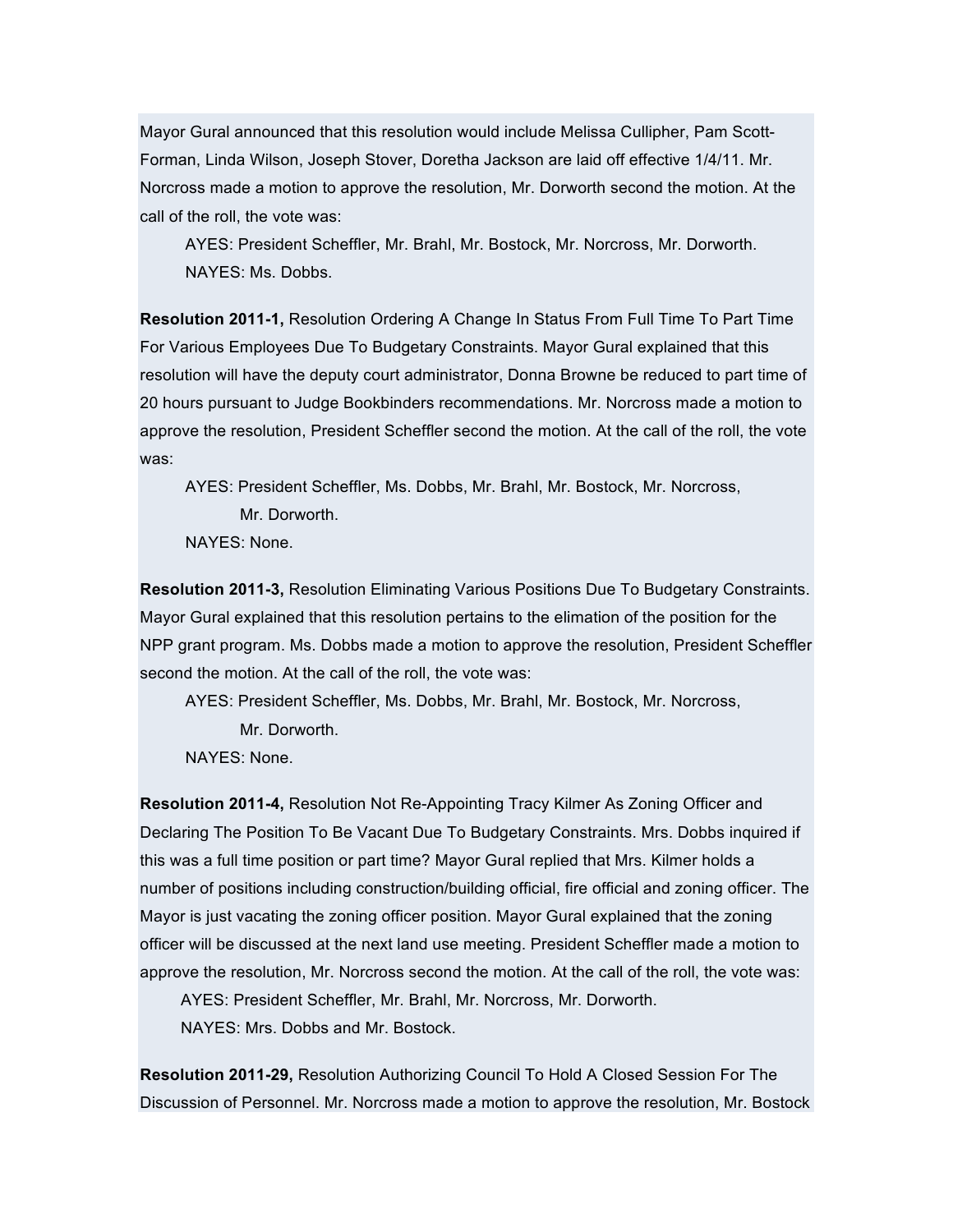second the motion. All members present voted in favor of the motion. Council went into executive session at 8:30pm. Council returned to public session at 8:48pm.

Council Committee Appointments-Mayor Gural discussed that an additional committee was formed for the community center. The committee will be looking at shared services and a management company. Those appointed to the committee are Mayor Gural, Mr. Brahl, Mr. Norcross, Mr. Fox, Mr. Benson and Ms. Bileo. Mrs. Sheipe read the council appointments.

### **COUNCIL COMMITTEE APPOINTMENTS**

ADMIN & FINANCE - BRAHL, SCHEFFLER AND GURAL PUBLIC EVENTS - NORCROSS AND DOBBS COMMUNICATIONS - CHEFFLER CONSTRUCTION - BOSTOCK, NORCROSS AND GURAL PUBLIC BUILDINGS PUBLIC SAFETY - DORWORTH, NORCROSS AND GURAL MUNICIPAL COURT PUBLIC WORKS - NORCROSS AND BOSTOCK SEWER ADVISORY COMMISSION - DOBBS AND GURAL PARKS & PLAYGROUNDS - NORCROSS, DOBBS AND BRHAL HEALTH AND SENIOR - DOBBS **SERVICES** NEGOTIATIONS - GURAL, SCHEFFLER AND BOSTOCK LIASONS: BD. OF EDUCATION - BOSTOCK EDC/BUS & COM ALLIANCE - SCHEFFLER, DORWORTH AND BOSTOCK (GURAL TO SERVE EX-OFFICIO) PLANNING BOARD - BOSTOCK, GURAL HOMEOWNERS ASSOC. - SCHEFFLER MUNICIPAL ALLIANCE - DOBBS SHADE TREE - SCHEFFLER BID/BOARD OF DIRECTORS - BOSTOCK

B. Mayor's Annual Appointments: Mrs. Sheipe read the list of appointments.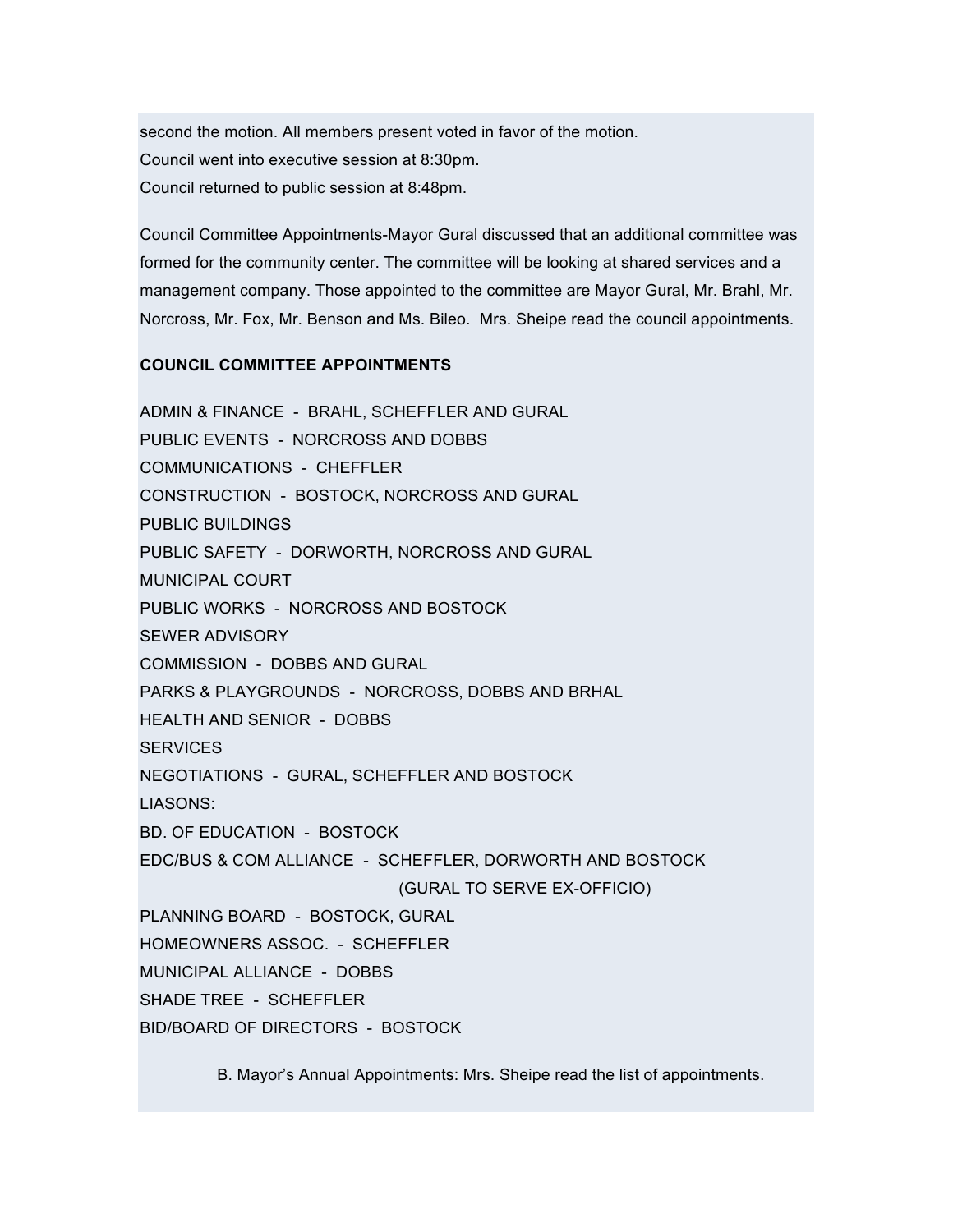# **2011 MAYOR'S ANNUAL APPOINTMENTS 1 YEAR TERM UNLESS STATED**

Borough Administrator (Acting) - Barbara A. Sheipe (60 days) Superintendent of Sewer (Acting) - Thomas Ryan (60 days) Deputy Tax Collector - Susan Doerr Tax Search Officer Payroll Clerk - vacant Municipal Lien Search Officer - Barbara A. Sheipe Construction/Building Official - Tracy Kilmer (4yr. term). Plumbing Inspector - Pete Carbone Zoning Official - vacant Municipal Alliance Coordinator - vacant Secretary to EDC - Sandy Veitenheimer Secretary to Shade Tree Commission - Sandy Veitenheimer Secretary to Board of Health - Sandy Veitenheimer Fire Chief - John Miller Deputy Fire Chief - Howard Dreby, Jr. 1st Battalion Chief - Eric Austin 2nd Battalion Chief - Howard Roun, Jr. Captain - Michael Stokes Deputy Municipal Court Administrator - vacant Municipal Court Administrator - Tracey McGill Police Matron - Geraldine Bright Emergency Management Coordinator - Richard K. Dreby (Expires 12/31/2011)1st Deputy Emergency Mgmt - Tracy Kilmer 2nd Deputy Emergency Mgmt - Howard Norcross 3rd Deputy Emergency Mgmt - John Skowronski Class 2 Officers - Odise Carr, John Quigg, Jr. Taylor Holba C. Annual Citizen Appointments:

**2011 Citizen Committee Appointments**

**\*reappts.**

**BOARD OF HEALTH**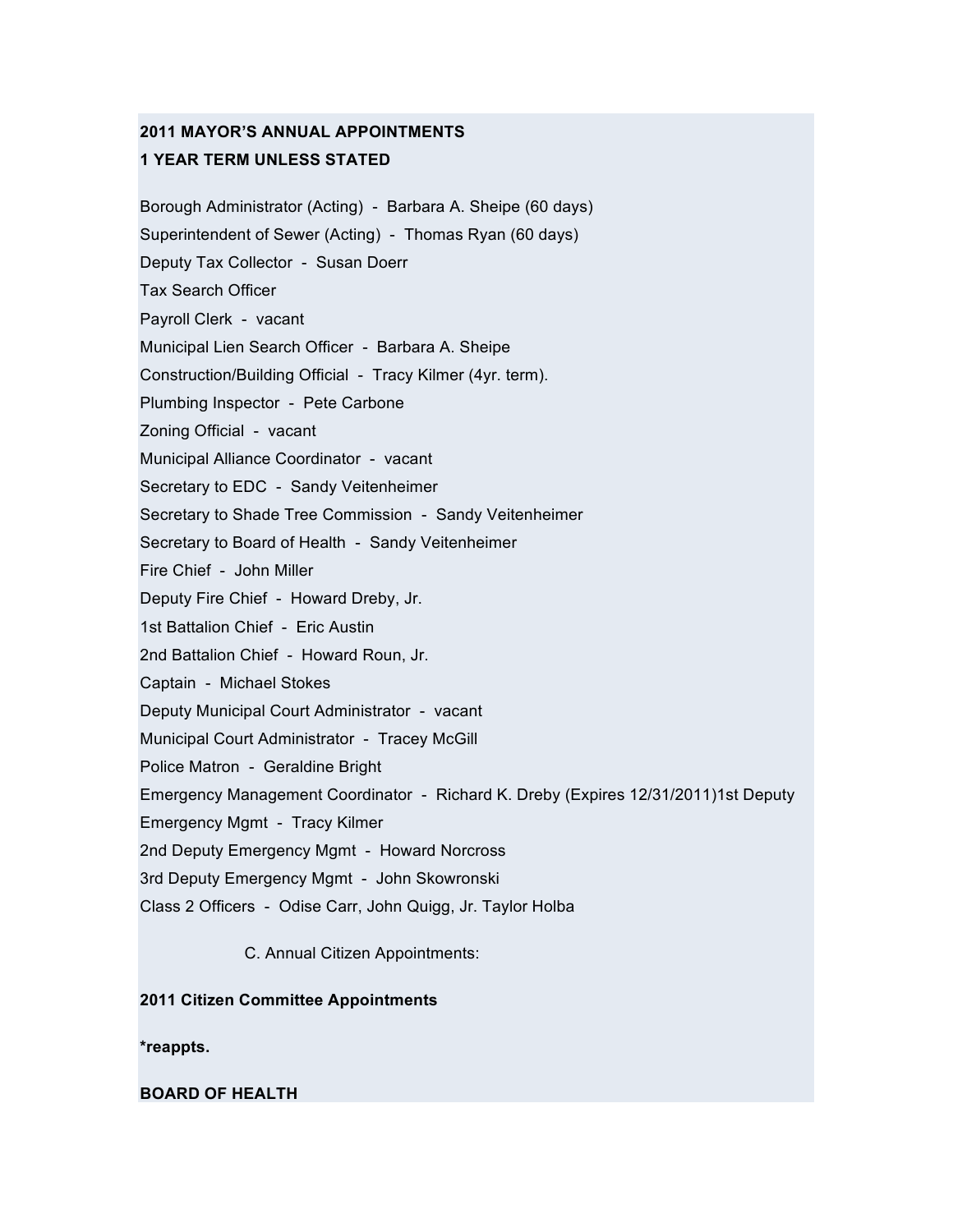Michele Dobbs (Council Rep) \* - 1 year (01/04/11 12/31/11) James May - 3 years (01/04/10 12/31/12) Sandy Veitenheimer \* - 3 years (01/04/11 12/31/13) William Crowther \* - 3 years (01/04/11 12/31/13) Janice McCleary - 3 years (01/04/09 12/31/11) Margaret A. Primavera - 3 years (01/04/10 12/31/12)

### **EXPANDED BOARD OF HEALTH - MEMBERS FOR HEALTH & SENIOR SERVICES**

Florence Bentzel Jo McGill Marva Jones Doris Jennings Elmer Bostock Katherine Pratt Tharnell McLeod

#### **PLANNING BOARD**

John Gural, Mayor - 4 years (01/12/08 12/31/11) Robert Bostock (Council Rep)\* - 1 year (01/04/11 12/31/11) vacant Borough Official \* - 4 years (01/04/11 12/31/14) Timothy Beck - 4 years (01/04/10 12/31/13) Steve Neely - 4 years (01/04/09 12/31/12) Carol Riener - 4 years (01/12/08 12/31/11) Michael Stokes - 4 years (01/04/11 12/31/14) Brian O' Kane \* - 4 years (01/04/11 12/31/14) Roberta Locke - 4 years (01/12/08 12/31/11) Carol Dunn Sanders (alternate #1) \* - 1 year (01/04/11 12/31/11) Bridget Elmes (alternate #2)(EDC) \* - 1 year (01/04/11 12/31/11) (alternate #3)

### **ECONOMIC DEVELOPMENT COMMITTEE**

Scott Santos \* - 2 years (01/04/11 12/31/12) Ward Welsh \* - 2 years (01/04/11 12/31/12) Joe Tomarchio \* - 2 years (01/04/11 12/31/12)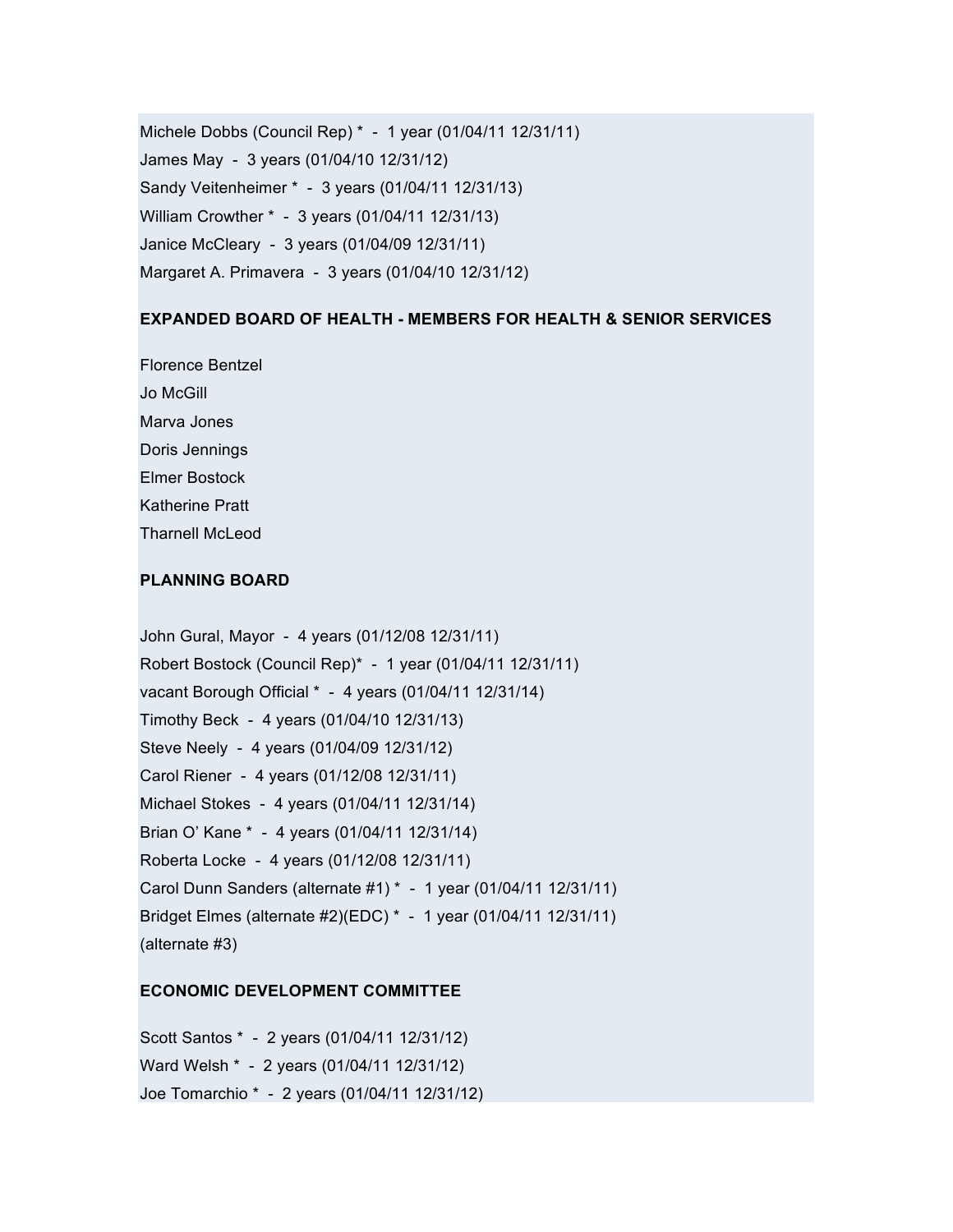Anthony Fratto - 3 years (01/04/10 12/31/12) Bridget Elmes - 3 years (01/04/10 12/31/12) Suzanne Schwering - 3 years (01/04/10 12/31/12) Loretta Kelly - 3 years (01/04/10 12/31/12) \*\*\*\*Ann Boulais-alternate #1 - 2 year (July appt). (ordinance 2007-12) Sandy Veitenheimer (Secretary)

### **SHADE TREE COMMISSION**

Karen Scheffler (Council Rep) - 1 year (01/04/11-12/31/11) Bill Mills \* - 1 year (01/04/11-12/31/11) Steve Schwering - 2 years (01/12/10-12/31/11) Joseph J. Howard - 2 years (01/12/10-12/31/11) Tom Ryan - 3 years (01/04/10-12/31/12) Dave Austi - 3 years (01/04/10-12/31/12) Tim Kaluhiokalani - 4 years (01/2008-12/31/11) William Crowther(alternate) - 1 year (01/04/11-12/31/11) Sandy Veitenheimer (Secretary)

# **BROWNFIELD STEERING COMMITTEE**

### **Councilmembers**

John Gural, Mayor T. Ward Welsh David Dorworth, Council Joseph Tomarchio Karen Scheffler, Council Anthony Fratto Bridget Elmes Patty Basta Suzanne Schwering Sandy Veitenheimer Rita Jackson Michael Stokes Sgt. Robert Brown

### **SEWER ADVISORY COMMISSION**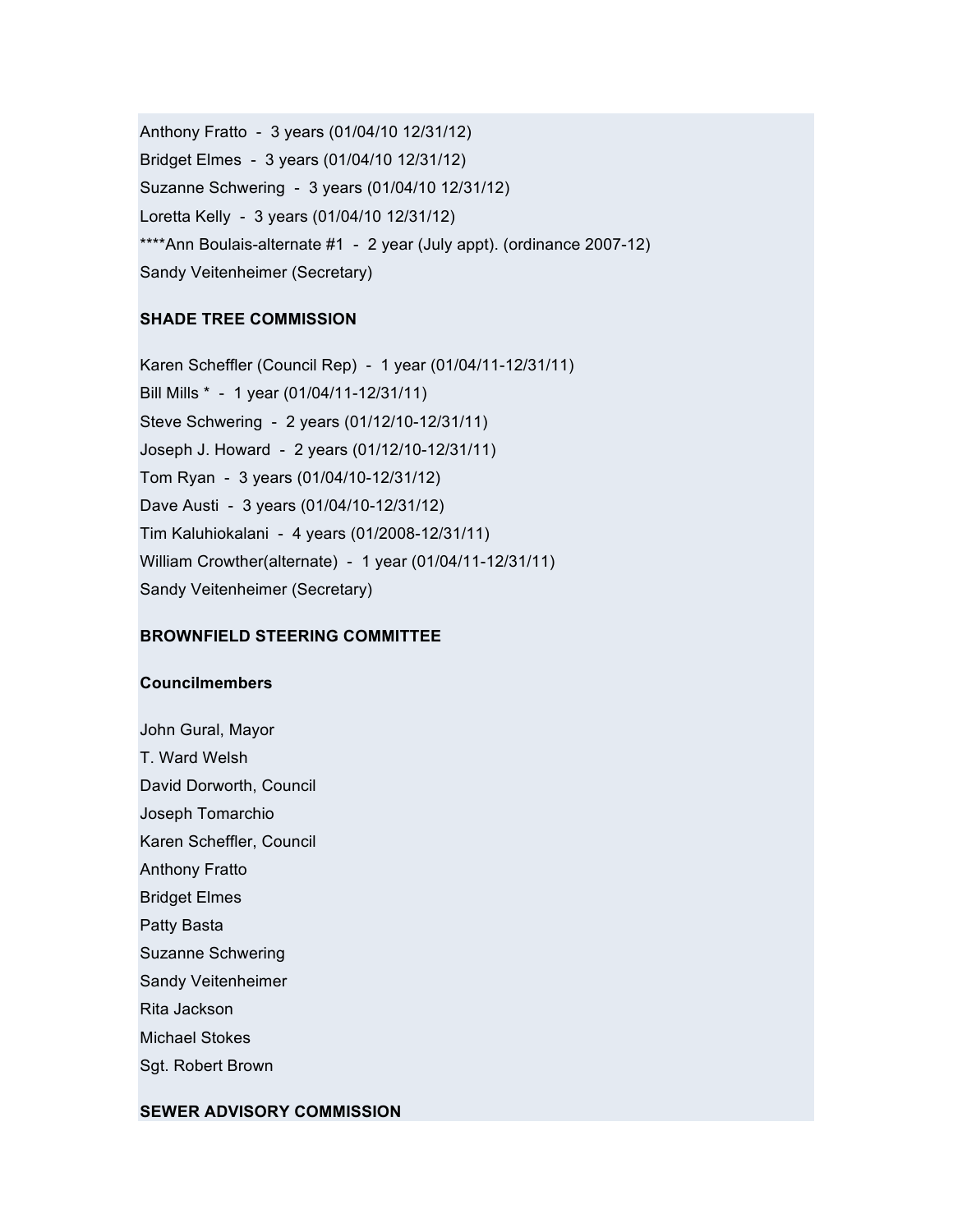Allison Yannick

### **AD-HOC COMMITTEE (Palmyra Housing Code Advisory Committee**

Howard Norcross-council Robert Bostock-council Carol Riener-LUB Bobbie Locke-LUB Jim May-Landlord Paul Ciarocchi-Realtor BID member-??

The purpose of the Ad Hoc will be to:

Advise the Land Use Board and Borough Council as to the following:

1. The condition of the housing stock in Palmyra

2. Recommend standards for the housing stock in Palmyra

3. Recommend procedures for Code Enforcement for the housing stock in Palmyra

4. Recommend changes to the existing ordinances with regard to the housing stock in Palmyra

D. Notice of Annual Scheduled Meetings, Work Sessions, Economic Development Committee, Shade Tree Committee and Board of Health.

### **REGULAR MONTHLY PUBLIC WORK SESSIONS**

All such meetings to be held on the first Monday of each month at 7:00 P.M. and ending no later than 10:30 P.M. at the Borough Hall, Palmyra, New Jersey. Any and all business involving the Borough may be discussed. Formal official action may be taken at such meetings:

February 7th, May 2nd, August 1st, November 7th, March 7th, June 6th, September 6th (Tues), December 5th, April 4th, July 5th (Tues), and October 3rd

# **REGULAR MONTHLY OFFICIAL PUBLIC MEETINGS**

Regular meetings to be held on the second Monday of each month at 7:00 P.M. and ending no later than 10:30 P.M. at the Borough Hall, Palmyra, New Jersey. Formal official action will be taken at the regular meetings on the following dates.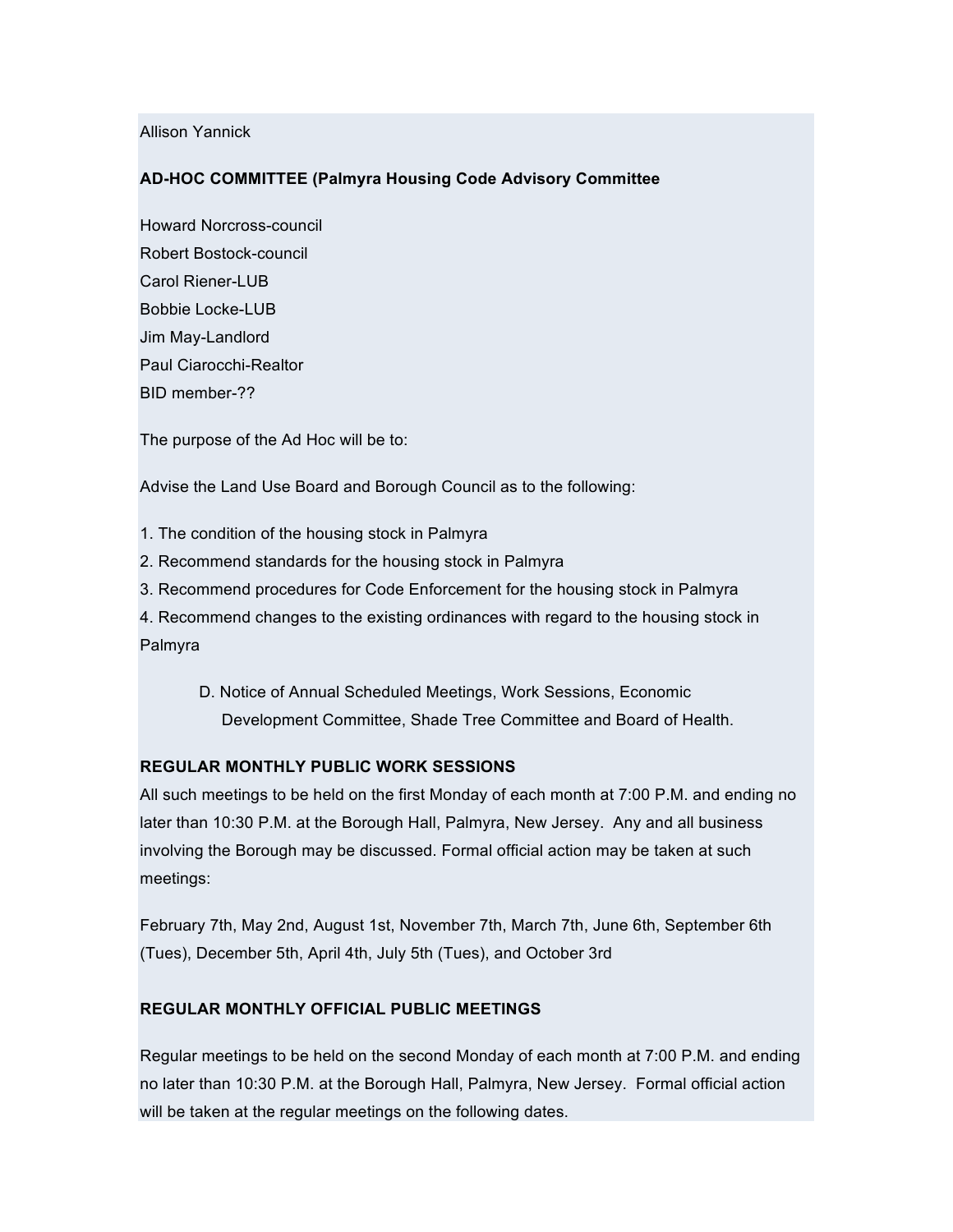April 11th, July 11th, October 11th (Tues), February 15th (Tues), May 9th, August 8th, November 14th, March 14th, June 13th, September 12th, and December 12th

# **BOROUGH OF PALMYRA SHADE TREE COMMISSION**

ANNUAL MEETING NOTICE

January 5, 2011 February 2, 2011 March 2, 2011 April 6, 2011 May 4, 2011 June 1, 2011 July 6, 2011 August 3, 2011 September 7, 2011 October 5, 2011 November 2, 2011 December 7, 2011

# **ECONOMIC DEVELOPMENT COMMITTEE ANNUAL MEETING NOTICE**

January 25, 2011 February 22, 2011 March 22, 2011 April 26, 2011 May 24, 2011 June 28, 2011 July 26, 2011 August 23, 2011 September 27, 2011 October 25, 2011 November 22, 2011 December 27, 2011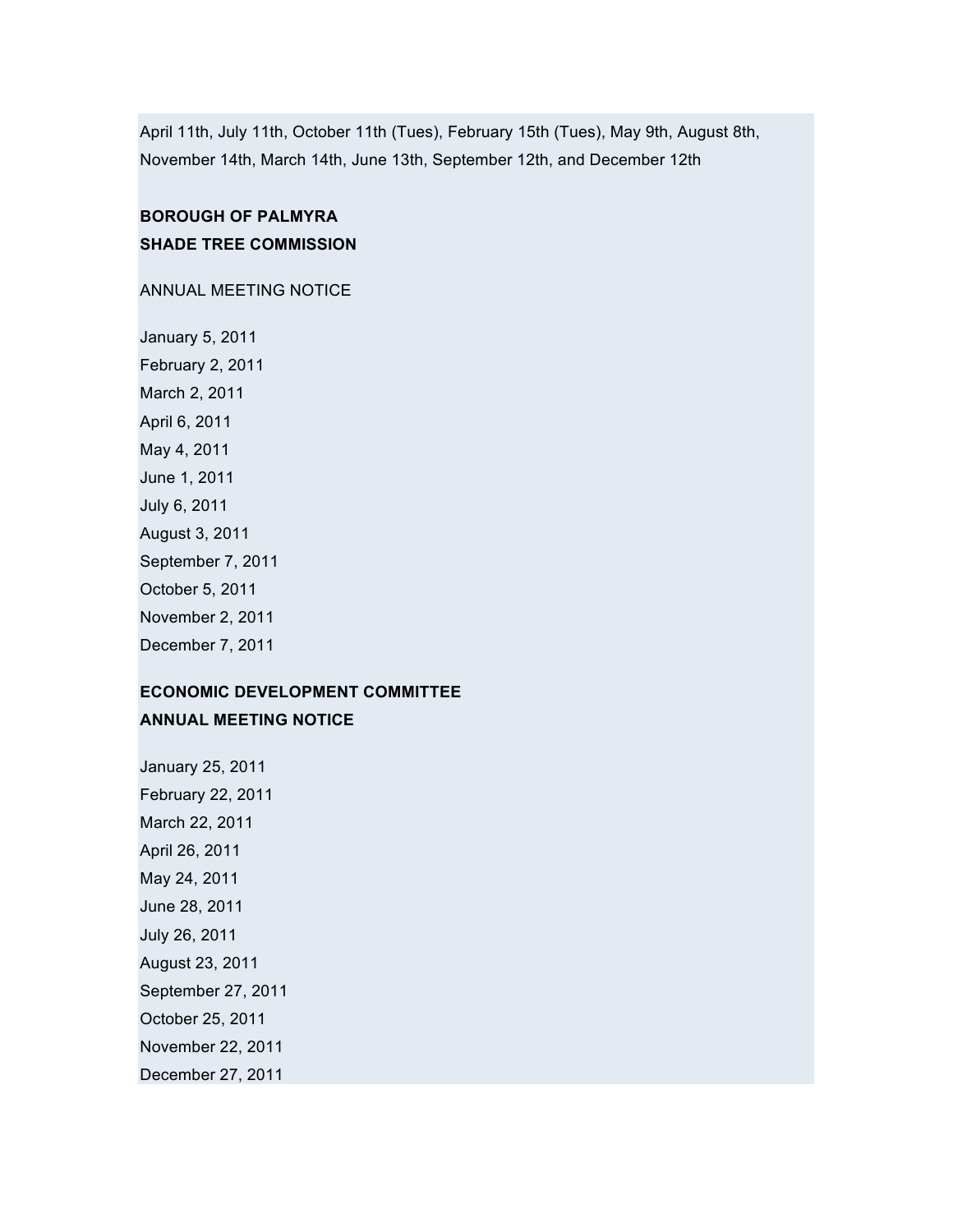# **BOROUGH OF PALMYRA BOARD OF HEALTH**

#### **ANNUAL MEETING NOTICE**

January 24, 2011 February 28, 2011 March 28, 2011 April 25, 2011 May 23, 2011 June 27, 2011 September 26, 2011 October 24, 2011 November 28, 2011

#### **RESOLUTIONS.**

A. **Resolution 2011-5**, Resolution Not Re-Appointing Crossing Guard Due To Budgetary Constraints. This resolution was held.

B. **Resolution 2011-6**, Resolution To Confirm Mayor's Appointments. President Scheffler made a motion to approve the resolution, Mr. Brahl second the motion. All members present voted in favor of the motion.

**Consent Agenda**- Resolution 2011-7 to Resolution 2011-21 will be enacted as a single motion, if any resolution needs additional discussion it will be removed from the consent agenda and voted on separately. Mr. Bostock requested that resolution 2011-9 be pulled from the consent agenda for discussion.

C. **Resolution 2011-7**, Resolution Authorizing The Appointment of Robert Stewart of Inverso & Stewart As Auditor.

D. **Resolution 2011-8**, Resolution Authorizing The Appointment of Ted Rosenberg As Solicitor.

F. **Resolution 2011-10**, Resolution Authorizing The Appointment of Dave Gerkens of Community Grant, Planning and Housing Services as The Borough Grant Coordinator and Planner.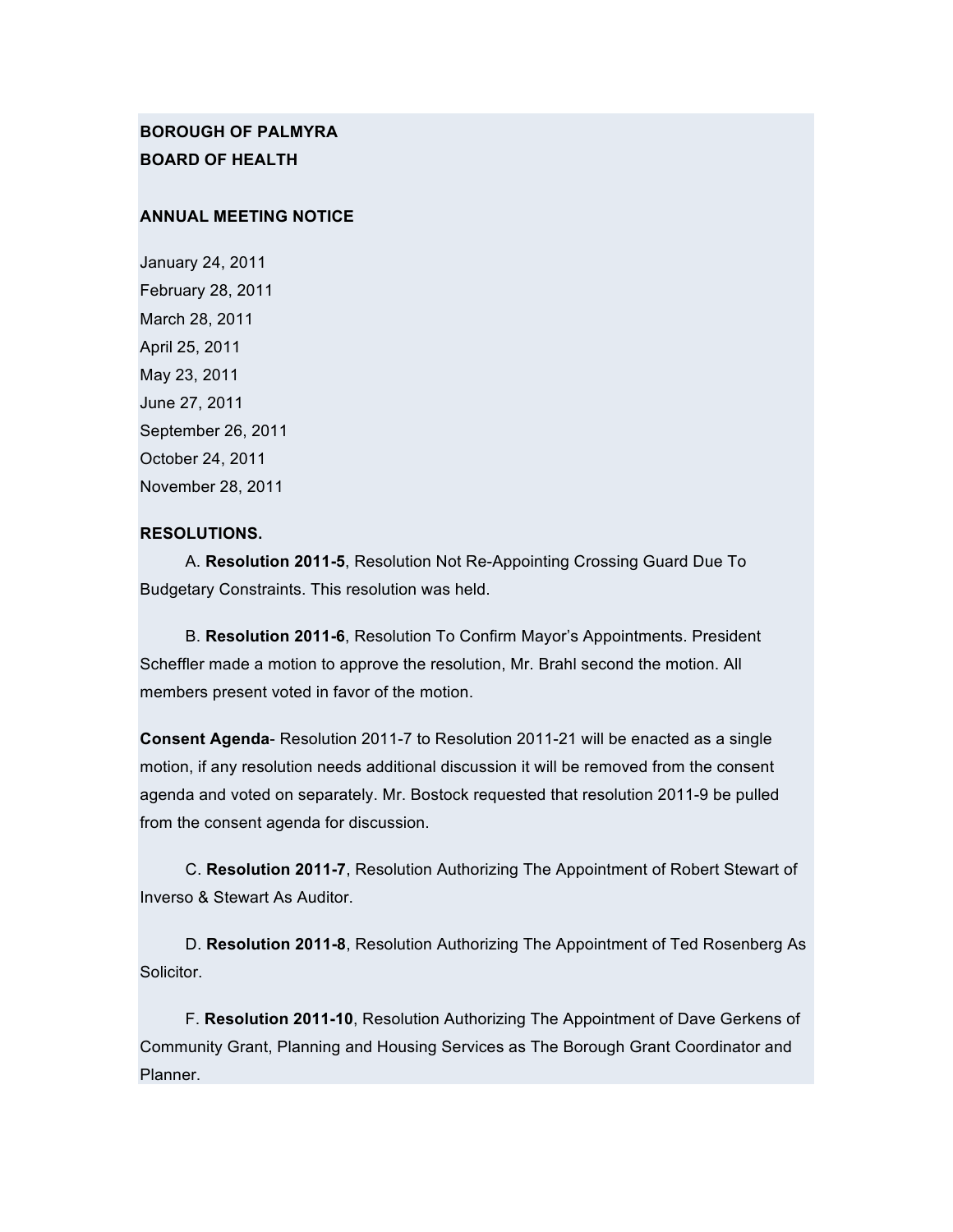G. **Resolution 2011-11,** Resolution Authorizing The Appointment of Maraziti, Falcon & Healey L.L.P. as Redevelopment Council.

H. **Resolution 2011-12**, Resolution Authorizing The Appointment of Mark Tarantino, Esquire as Prosecutor.

I. **Resolution 2011-13**, Resolution Authorizing The Appointment of any/all other Municipal Prosecutors in Burlington County as the Substitute Prosecutor.

J. **Resolution 2011-14,** Resolution Authorizing Appointment of Roger A. Barbour, Esquire as Public Defender.

K. **Resolution 2011-15**, Resolution Appointing John Hogue, Environmental Resources Management as Environmental Engineers/Consultant.

L. **Resolution 2011-16**, Resolution Appointing Barclay Insurance as Risk Management Consultant.

M. **Resolution 2011-17,** Resolution Authorizing The Appointment of William Kirchner, Environmental Resolutions, Inc. as Sewer Engineer and Special Project Engineer.

N. **Resolution 2011-18**, Resolution Authorizing The Appointment Of Mark S. Ruderman as Labor Counsel.

O. **Resolution 2011-19**, Resolution Authorizing The Appointment Of Brian Kowalski Esq. of Capehart and Scatchard as Bond Counsel.

P. **Resolution 2011-20**, Resolution Designating The Burlington County Times, the Courier Post and the Town News as the legal newspaper.

Q. **Resolution 2011-21,** Resolution Authorizing The Mayor to Execute Contracts With All Appointed Professionals after review and approval of the Solicitor and Chief Financial Officer.

President Scheffler made a motion to approve the consent agenda, Mr. Dorworth second the motion. At the call of the roll, the vote was:

> AYES: President Scheffler, Ms. Dobbs, Mr. Brahl, Mr. Bostock, Mr. Norcross and Mr. Dorworth.

NAYES: None.

ABSTAIN: Mrs. Dobbs abstain on Resolution 2011-16.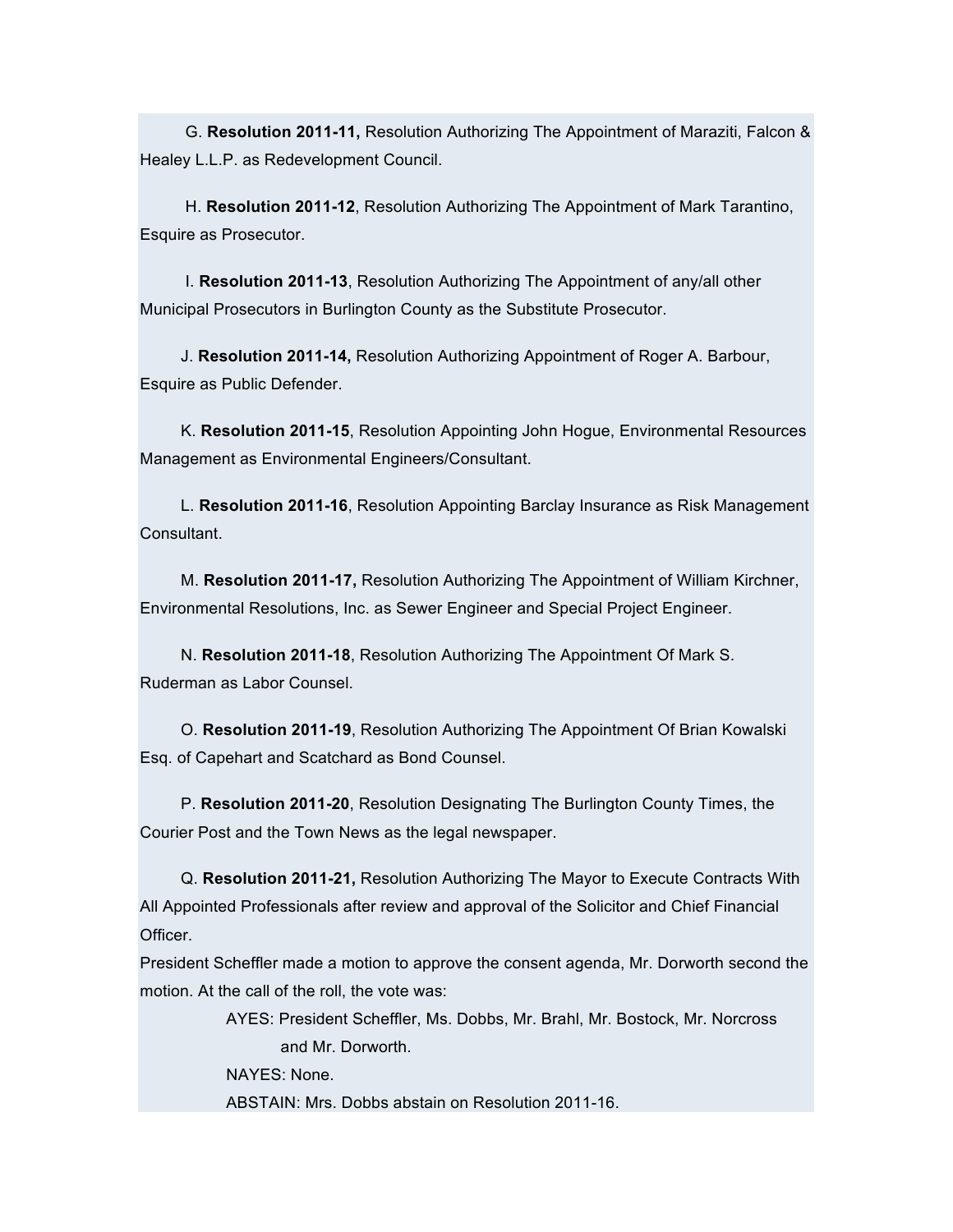R. **Resolution 2011-9**, Resolution Authorizing The Appointment of Land Engineering As Municipal Engineer. Mr. Bostock discussed that he did not like the way the community center construction with the firm was handled and that it raises concerns about the center and that is why he requested that the resolution be pulled. President Scheffler made a motion to approve the resolution, Mr. Norcross second the motion. At the call of the roll, the vote was:

> AYES: President Scheffler, Ms. Dobbs, Mr. Brahl, Mr. Norcross and Mr. Dorworth. NAYES: Mr. Bostock.

S. **Resolution 2011-22**, Resolution Appointing Crossing Guards For The Borough of Palmyra For 2011. President Scheffler made a motion to approve the appointments, Mr. Dorworth second the motion. All members present voted in favor of the motion.

T. **Resolution 2011-23,** Resolution Authorizing The 2011 Temporary Budget Appropriations. President Scheffler made a motion to approve the resolution, Mr. Norcross second the motion. At the call of the roll, the vote was:

> AYES: President Scheffler, Mrs. Dobbs, Mr. Brahl, Mr. Bostock, Mr. Norcross and Mr. Dorworth.

NAYES: None.

U. **Resolution 2011-24**, Resolution Approving A Cash Management Plan. Mr. Dorworth made a motion to approve the plan, President Scheffler second the motion. At the call of the roll, the vote was:

> AYES: President Scheffler, Mrs. Dobbs, Mr. Brahl, Mr. Bostock, Mr. Norcross and Mr. Dorworth.

NAYES: None.

V. **Resolution 2011-25**, Resolution Fixing The Rate Of Interest To Be Charged On Delinquent Taxes and Sewer Payments and Assessments. Mr. Norcross made a motion to approve the resolution, Mr. Dorworth second the motion. At the call of the roll, the vote was:

> AYES: President Scheffler, Mrs. Dobbs, Mr. Brahl, Mr. Bostock, Mr. Norcross and Mr. Dorworth.

NAYES: None.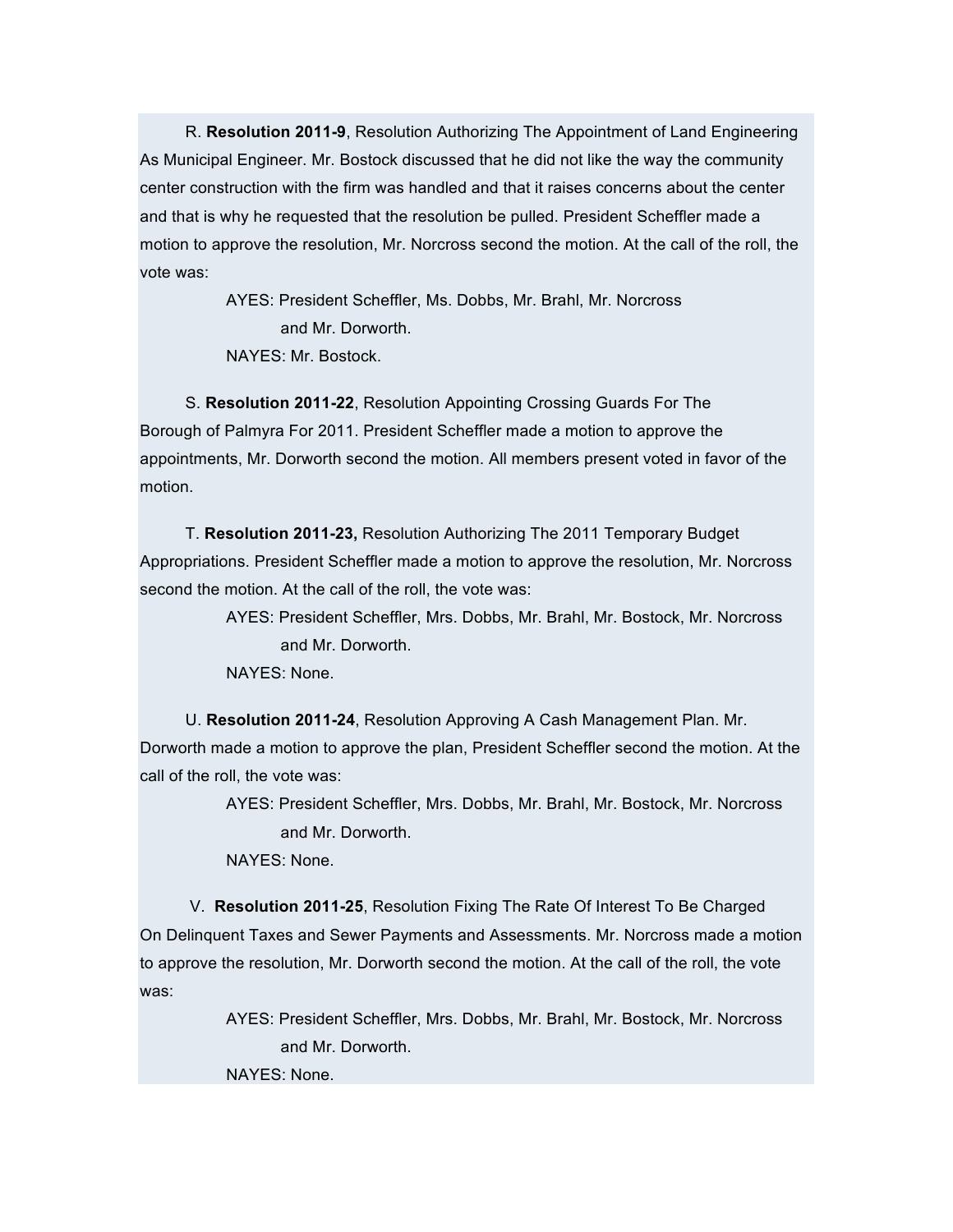W. **Resolution 2011-26,** Resolution Authorizing Transfers In The 2010 Budget. Mrs. Lewis explained that the transfers are for the 2010 budget for services or money that was not encumbered at the time. Mr. Dorworth made a motion to approve the resolution, Mr. Norcross second the motion. At the call of the roll, the vote was:

> AYES: President Scheffler, Mrs. Dobbs, Mr. Brahl, Mr. Bostock, Mr. Norcross and Mr. Dorworth.

NAYES: None.

X. **Resolution 2011-27**, Resolution Authorizing the Payment of Bills. Mr. Dorworth made a motion to approve the resolution, Mr. Norcross second the motion. At the call of the roll, the vote was:

AYES: President Scheffler, Mrs. Dobbs, Mr. Bostock, Mr. Norcross

and Mr. Dorworth.

NAYES: None.

ABSTAIN: Mr. Brahl.

Y. **Resolution 2011-28,** Resolution Authorizing Execution Of Shared Services Agreement With Cinnaminson For The Purchase of Fuel. President Scheffler made a motion to approve the resolution, Mr. Norcross second the motion. At the call of the roll the vote was:

> AYES: President Scheffler, Mrs. Dobbs, Mr. Brahl, Mr. Bostock, Mr. Norcross and Mr. Dorworth.

NAYES: None.

# **ORDINANCES ON FIRST READING.**

A. **Ordinance No. 2011-1**, Ordinance Amending The Non-Uniformed Employees Handbook Regarding Health Benefits For Retired Employees, Longevity, Certification and Health Coverage For Employees On Disability. Mayor Gural explained that this ordinance will revise the handbook to reflect that employees must have 20 years of service to the Borough, 25 years of service in the NJ Public Employees Retirement System and be sixty-two years of age to receive health care benefits and also the employees spouse will no longer be covered by the Borough upon retirement. The ordinance also elimates longevity and changes the payment of certification to a one time payment of \$500.00. Mr. Rosenberg will report to council at the next meeting about the disability health coverage under the FMLA law. Mr. Norcross made a motion to adopt the ordinance on first reading, President Scheffler second the motion. At the call of the roll, the vote was: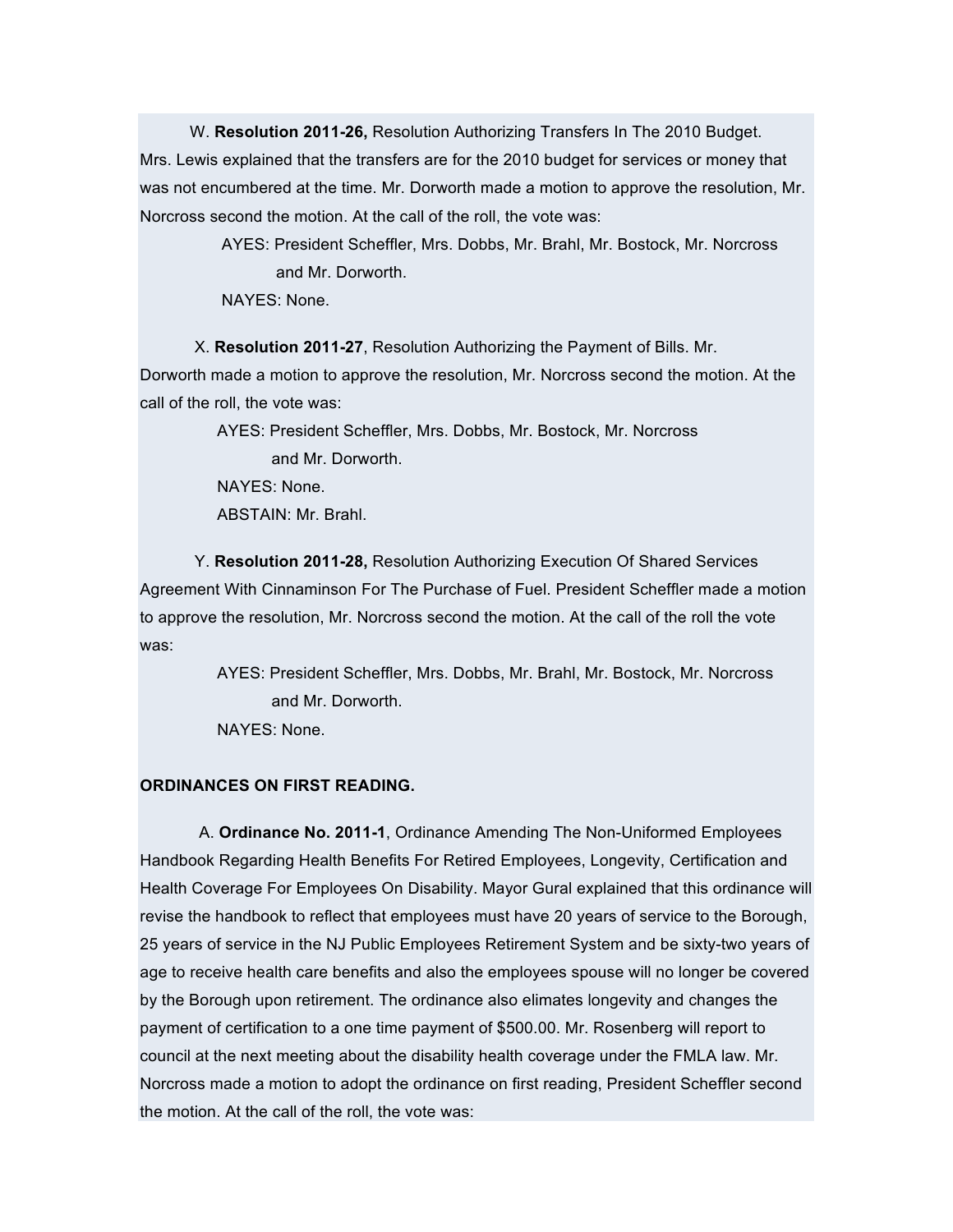- AYES: President Scheffler, Mrs. Dobbs, Mr. Brahl, Mr. Bostock, Mr. Norcross and Mr. Dorworth.
- NAYES: None. The ordinance was adopted on first reading and will be heard on second and final reading at the council meeting of February 15, 2011.

B. **Ordinance No. 2011-2**, Ordinance Amending Ordinance 2009-26, Entitled "An Ordinance of the Borough of Palmyra Amending The Non-Uniformed Employees Handbook Regarding Health Benefits For Retired Employees And Bereavement Leave. Mr. Rosenberg explained that this ordinance reinforces ordinance 2011-1 by amending a section of previous ordinances and the handbook. Mr. Norcross made a motion to adopt the ordinance on first reading, President Scheffler second the motion. At the call of the roll, the vote was:

AYES: President Scheffler, Mrs. Dobbs, Mr. Brahl, Mr. Bostock, Mr. Norcross and Mr. Dorworth.

NAYES: None. The ordinance was adopted on first reading and will be heard on second and final reading at the council meeting of February 15, 2011.

### **PUBLIC COMMENT.**

Mrs. Dobbs made a motion to open the public comment, Council President Scheffler second the motion. All members voted in favor of the motion.

Mrs. Butler-inquired if the Boroughs lack of commitment to Rt. 73 is causing some of the budget restraints. Mayor Gural explained that the community center was authorized due to the proposed redevelopment and that funding would be obtained from the developer. A lot of the funding for the center was obtained from the redeveloper before the project was delayed on Rt. 73. Mrs. Butler inquired after the lay-offs how many employees are left. Mayor Gural replied that not counting the police department or public works there will be one person in each department working full time. Mrs. Butler inquired as to what the plan is for the sewer department with only two employees if there is a break down or major problem. Mrs. Butler inquired that several employees were paid for working on public events and she would like to know who was paid and what the pay was. Mr. Norcross explained that three employees were given compensation time for their work and that he had no volunteers to work with the parade. Mrs. Butler replied that no one is asked anymore to help and that it is not fair to allow employees to get paid when there are many volunteers who would do it for free. Mrs. Butler expressed that the appointments by council are not reflective of the entire town. Mayor Gural explained that council members and board members need to be available several nights during the month and that it is hard to get volunteers. Mrs. Butler requested that a newsletter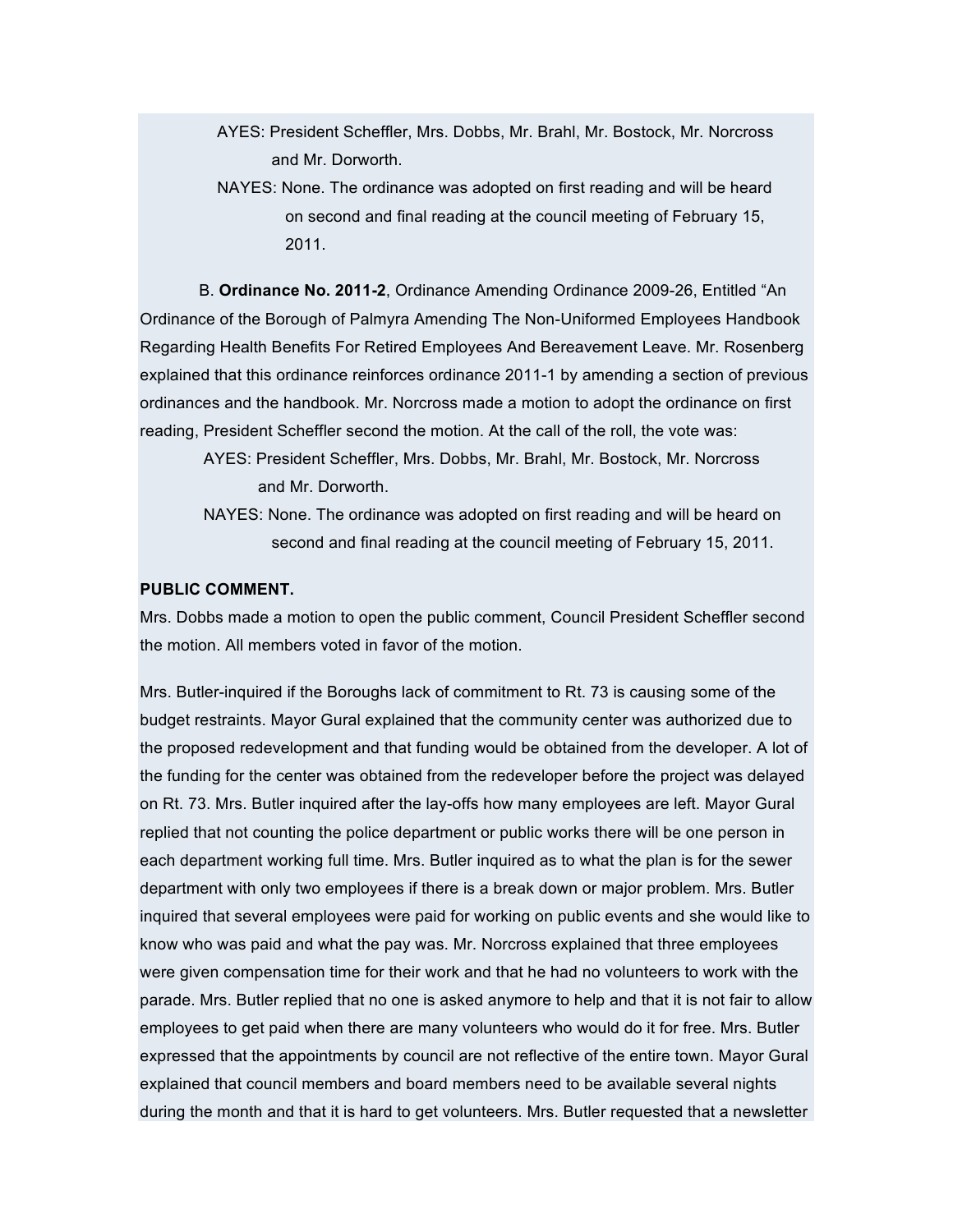be sent out to let the residents know what help is needed. Mrs. Butler discussed the municipal court and inquired why Judge McCloskey is still working for the Borough after his recent publicity. Mayor Gural explained that he was appointed to a term of four years last year and that no legal decision has been made about the incident involving the Judge. Mr. Bostock requested that council members use their microphones and speak louder so that the audience can hear the conversations. Ms. Veitenheimer-Walnut Street informed council that she is the President of the Board of Health. Mrs. Scott-Front Street discussed that Mrs. Jones is interested in the community center and has not been invited to any meetings. Mayor Gural explained that Mrs. Jones is interested in the center for senior programs and that they will be the first organization to use the center. Mayor Gural discussed that Mrs. Jones will be included as an organization looking to use the center and that other organizations are interested in the center too. Mrs. Scott inquired if Legion Field was available for nonresidents to use. Mr. Norcross replied that residents are given the first opportunity before non-residents. Mr. Bostock discussed that Mrs. Jones should be involved in the meetings for the center as she had a lot of experience in administration of programs. Mayor Gural explained that other groups wanting to use the center have not been asked to be on the committee, because it is not fair to have a user of a group on the decision making for scheduling. Mr. Bostock inquired as to what type of activity the other groups want to hold at the center. Mayor Gural explained that the committee is looking for a group to manage the center and that the center will be rented to non-residents but not over the residents programs. Mrs. Scott-Forman inquired to why the Mayor did not make the appointment for land use administrator or land use secretary? Mayor Gural explained that after doing research with Mr. Rosenberg on the appointment, it was realized that the land use board makes the appointments. Mr. Rosenberg explained that the code book states that the land use board appoints its own secretary and professional and the Borough provides the funds. Mrs. Scott discussed that tenure does not mean that they need to be full time. No one else from the public wishing to be heard, Council President Scheffler made a motion to close the public comment, Mr. Brahl second the motion. All members voted in favor of the motion.

**MOTIONS.** There were no motions.

#### **COMMENTS FROM THE GOVERNING BODY.**

Mr. Bostock discussed the Mayors comments about the finances of the Borough and that the Governor talks about a tool kit for helping towns and it was not available until October after the budget was adopted. Mr. Bostock acknowledge Theodore Scott for his service to the community and commitment of time.